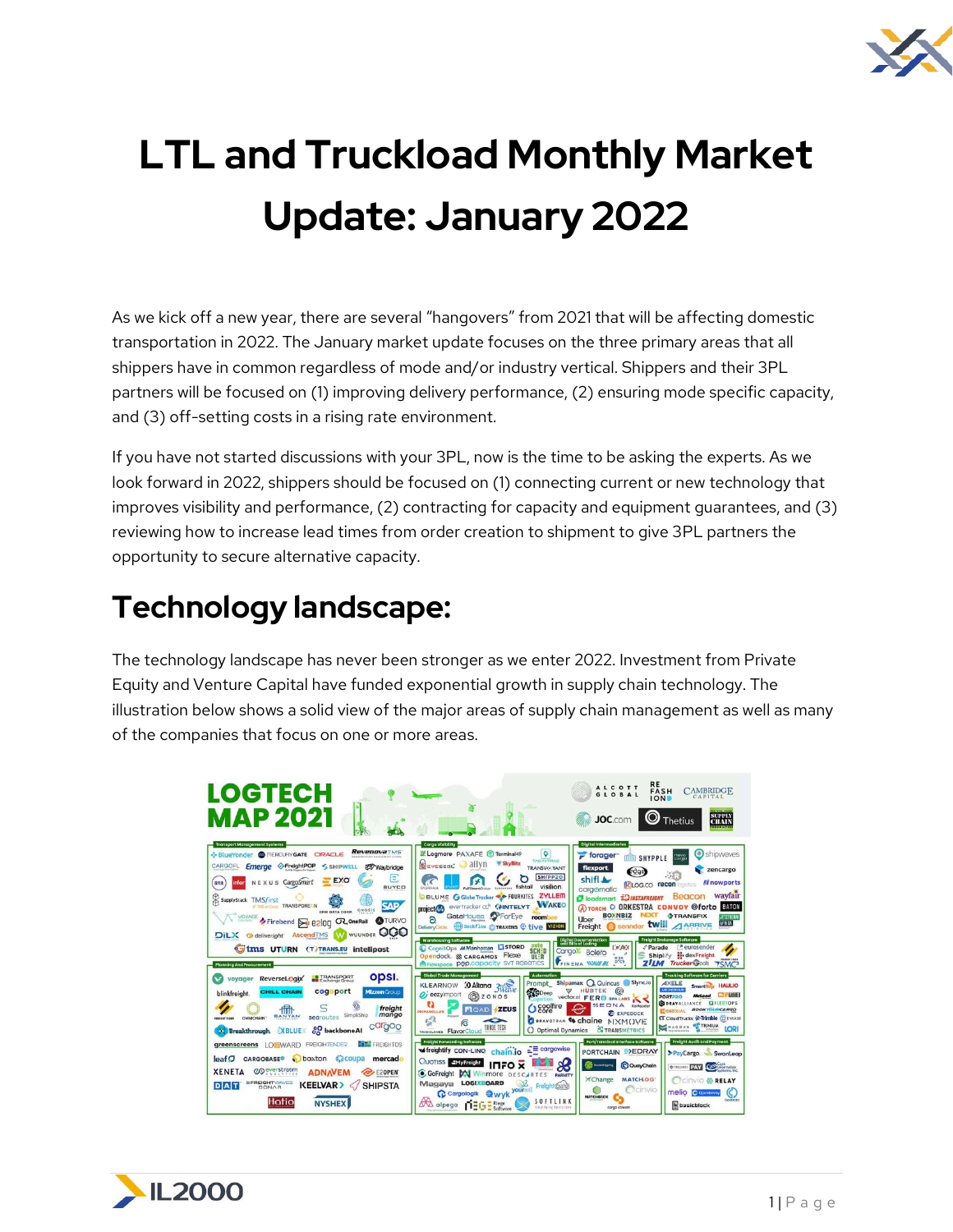

Shippers should be asking their 3PL how best to connect or add technology to automate processes and workflow that historically have been manual. *"New technologies such as Artificial Intelligence, Digital Twins, and Robotics Process Automation, created the perfect setup for out-of-the-box business models with vast cost-saving potential innovations for the logistics industry."* [\(Alcott Global\)](https://www.alcottglobal.com/2021-put-logistics-technology-on-the-map/)

## **Contracting for capacity and equipment:**

Shippers do not have to be the size of Amazon or Wal Mart to investigate and potentially invest in fixed or guaranteed capacity as part of their overall strategy to meet shipping demands. While 2021 saw multiple acquisitions in truckload, LTL, and brokerage, none of these events added capacity to any Parcel/Ground, LTL, or Truckload markets.

*"Record-high spot market volumes and rates are also being driven by all-time high routing guide failures. Dry vans are currently at 20% and reefers are at 16% routing guide failure. This means that the more loads that are rejected by the primary carrier, the deeper the shipper must go in the routing guide to move a load — and the higher the rate."* [\(DAT Freight & Analysis\)](https://www.dat.com/blog/post/truckload-freight-rates-have-almost-doubled-in-18-months?utm_source=linkedin&utm_medium=social&utm_campaign=marketupdate)

Shippers and 3PL's should use historical shipment data to identify consistent and repeatable activity. By identifying these lanes, 3PL's can approach carriers regardless of mode to "contract" for capacity, which increases control as well as protects against surging transportation costs (although it may be an increase over historical cost).

The drawbacks in contracting for capacity include (1) the Lead-time to get started and (2) the duration of the commitment. Carriers still face hiring challenges when adding drivers as well as dedicating equipment for specific shippers. However, *"Private fleet turnover is 14.25% — albeit a rate much lower than that of small and large for-hire truckload fleets, which are 69% and 90% respectively."* [\(Freight Waves\)](https://www.freightwaves.com/news/3-ways-shippers-are-gaining-control-of-their-supply-chains)

The commitment for contracting with a carrier is at least one year. And while this may seem restrictive to some shippers, knowing that a percentage of our business is secure allows the shipper and the 3PL to focus on other areas and the volatility that exists throughout the year.

## **Increase lead times for planning and optimization:**

If 2021 taught us anything, we are all in a rising rate environment. General Rate Increases (GRI's) that were announced and taken at the end of 2021 for parcel/ground, LTL, and Truckload averaged between 4.9% and 8.9%. In addition to increases in base rates, accessorial fees have also increased